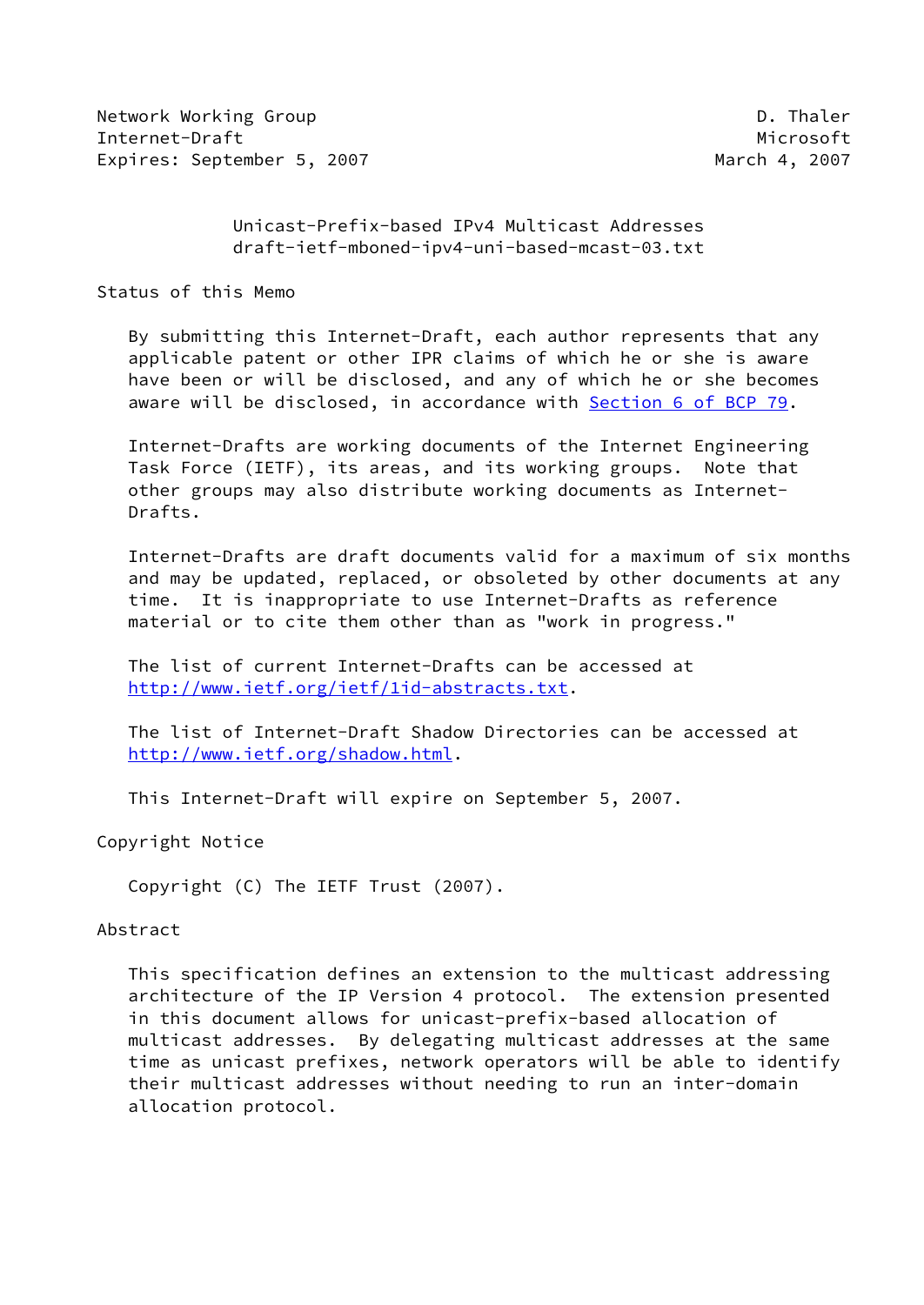| Internet-Draft                                                                       | Uni-Prefix-based IPv4 Multicast |  |  |  |  |  |  | March 2007 |
|--------------------------------------------------------------------------------------|---------------------------------|--|--|--|--|--|--|------------|
| Table of Contents                                                                    |                                 |  |  |  |  |  |  |            |
| Introduction $\ldots \ldots \ldots \ldots \ldots \ldots \ldots \ldots \ldots \ldots$ |                                 |  |  |  |  |  |  |            |
| 2.                                                                                   |                                 |  |  |  |  |  |  |            |
|                                                                                      |                                 |  |  |  |  |  |  |            |
|                                                                                      |                                 |  |  |  |  |  |  |            |
|                                                                                      |                                 |  |  |  |  |  |  |            |
|                                                                                      |                                 |  |  |  |  |  |  |            |
| Intellectual Property and Copyright Statements 6                                     |                                 |  |  |  |  |  |  |            |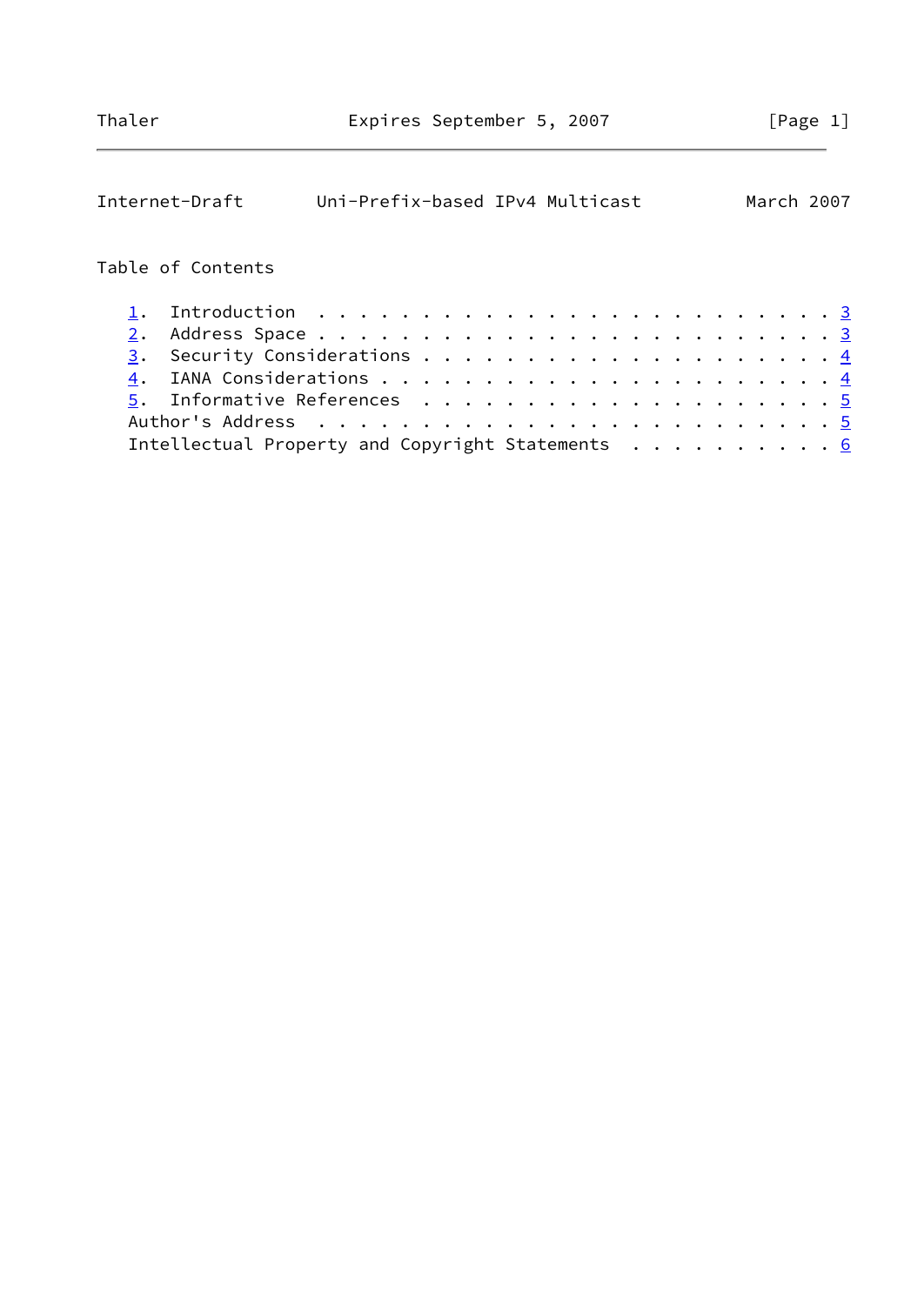Thaler **Expires September 5, 2007** [Page 2]

<span id="page-2-1"></span>Internet-Draft Uni-Prefix-based IPv4 Multicast March 2007

## <span id="page-2-0"></span>[1](#page-2-0). Introduction

[RFC 3180](https://datatracker.ietf.org/doc/pdf/rfc3180) [\[RFC3180](https://datatracker.ietf.org/doc/pdf/rfc3180)] defined an experimental allocation mechanism (called "GLOP") in 233/8 whereby an Autonomous System (AS) number is embedded in the middle 16 bits of an IPv4 multicast address, resulting in 256 multicast addresses per AS. Advantages of this mechanism include the ability to get multicast address space without an inter-domain multicast address allocation protocol, and the ease of determining the AS of the owner of an address for debugging and auditing purposes.

Some disadvantages of GLOP include:

- o there is work in progress [\[AS4B](#page-4-3)] on expanding the size of an AS number to 4 bytes, and GLOP cannot work with such AS's.
- o when an AS covers multiple sites or organizations, administration of the multicast address space within an AS must be handled by other mechanisms, such as manual administrative effort or MADCAP  $[REC2730]$ .
- o during debugging, identifying the AS does not immediately identify the owning organization, when an AS covers multiple organizations.
- o only 256 addresses are automatically available per AS, and obtaining any more requires administrative effort.

More recently, a mechanism [[RFC3306\]](https://datatracker.ietf.org/doc/pdf/rfc3306) has been developed for IPv6 which provides a multicast range to every IPv6 subnet, which is at a much finer granularity than an AS. As a result, the first three disadvantages above are avoided (and the last disadvantage does not apply to IPv6 due to the extended size of the address space).

 Another advantage of providing multicast space to every subnet (rather than just to an entire AS) is that multicast address allocation within the range need only be coordinated within the subnet.

This draft specifies a mechanism similar to [\[RFC3306](https://datatracker.ietf.org/doc/pdf/rfc3306)], whereby a range of IPv4 multicast address space is provided to most IPv4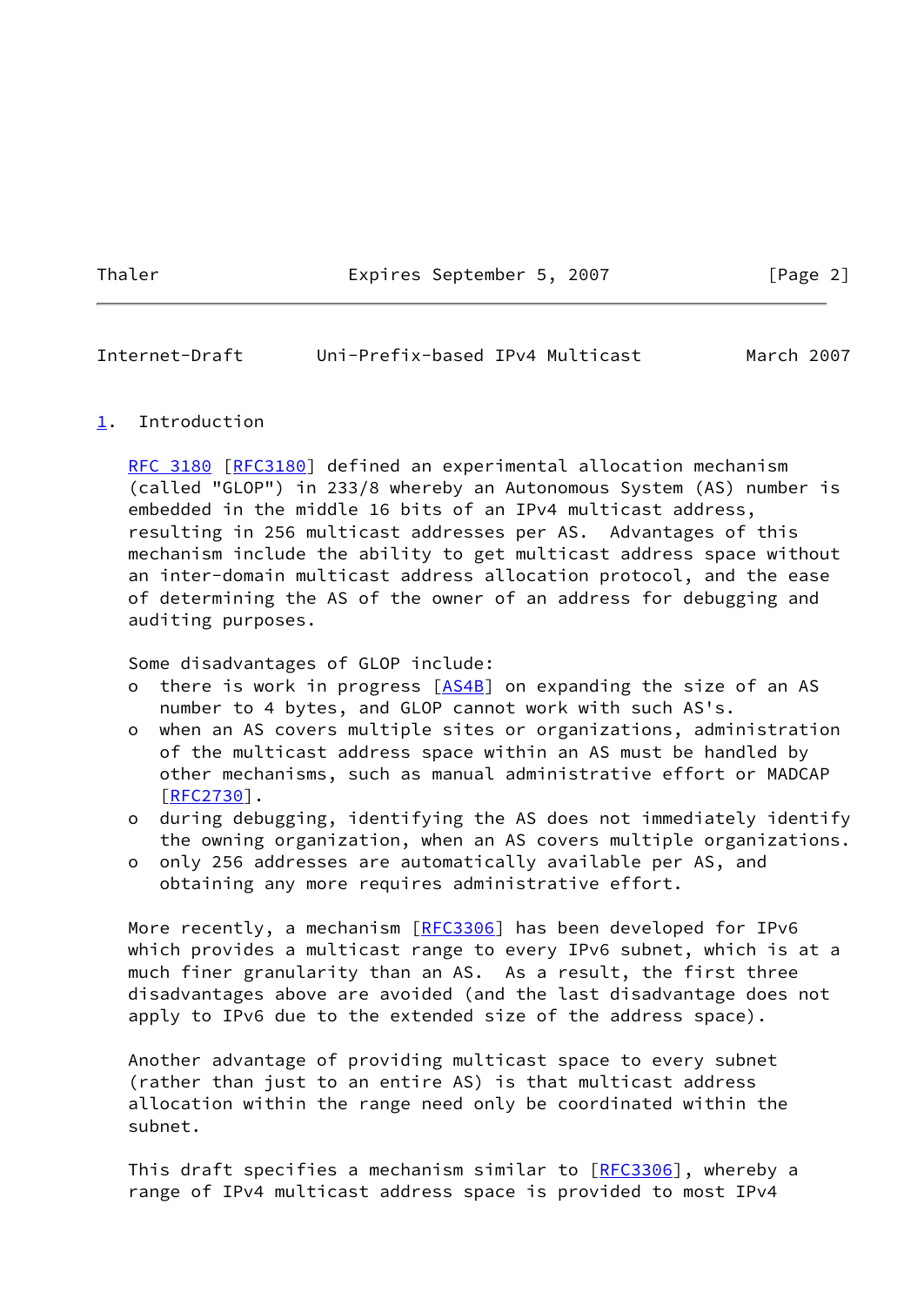subnets. A resulting advantage over GLOP is that the mechanisms in IPv4 and IPv6 become more similar.

 This document proposes an experimental method of statically allocating multicast addresses with global scope. As described in section [Section 4](#page-4-0), this experiment will last for a period of one year, but may be extended.

<span id="page-3-0"></span>[2](#page-3-0). Address Space

(RFC-editor: replace TBD below with IANA-assigned value, and delete

Thaler **Expires September 5, 2007** [Page 3]

<span id="page-3-2"></span>Internet-Draft Uni-Prefix-based IPv4 Multicast March 2007

this note.)

 A multicast address with the prefix TBD/8 indicates that the address is a Unicast-Based Multicast (UBM) address. The remaining 24 bits can be used as follows:

 Bits: | 8 | Unicast Prefix Length | 24 - Unicast Prefix Length | +-----+-----------------------+----------------------------+ Value: | TBD | Unicast Prefix | Group ID +-----+-----------------------+----------------------------+

 For subnets with a /24 or shorter prefix, the unicast prefix of the subnet is appended to the common /8. Any remaining bits may be locally assigned by hosts within the link (e.g., using manual configuration). Individual subnets with a prefix length longer than 24 do not receive any multicast address space from this mechanism; in such cases, another mechanism must be used.

 Compared to GLOP, an AS will receive more address space via this mechanism if it has more than a /16 for unicast space. An AS will receive less address space than it does from GLOP if it has less than a /16.

 The owner of a UBM address can be determined by taking the multicast address, shifting it left by 8 bits, and identifying the owner of the address space covering the resulting unicast address.

<span id="page-3-1"></span>[3](#page-3-1). Security Considerations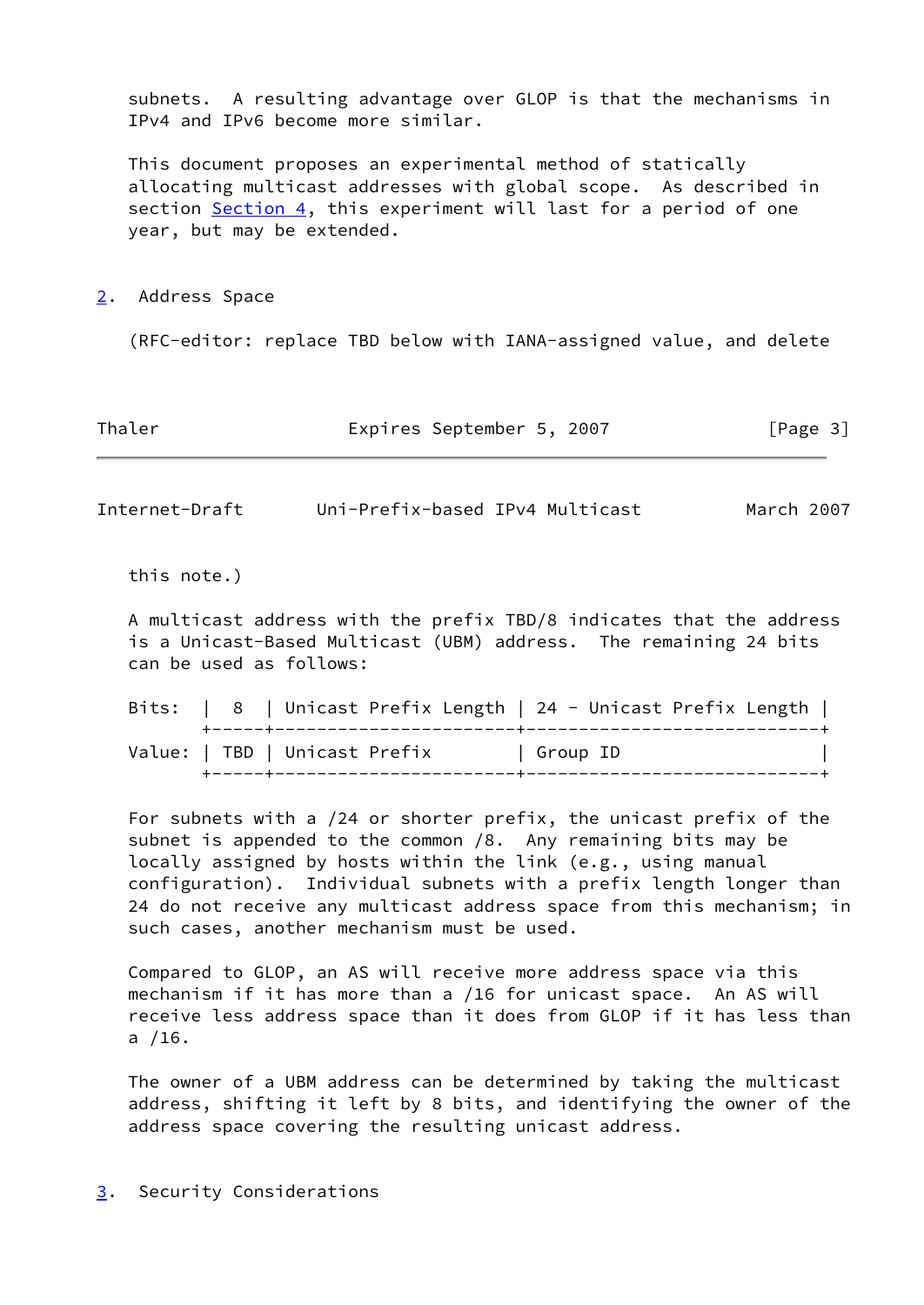The same well known intra-domain security techniques can be applied as with GLOP. Furthermore, when dynamic allocation is used within a prefix, the approach described here may have the effect of reduced exposure to denial of space attacks, since the topological area within which nodes compete for addresses within the same prefix is reduced from an entire AS to only within an individual subnet.

## <span id="page-4-0"></span>[4](#page-4-0). IANA Considerations

 IANA should assign a /8 in the IPv4 multicast address space for this purpose.

 This assignment should timeout one year after the assignment is made. The assignment may be renewed at that time.

| Thaler | Expires September 5, 2007 |  | [Page 4] |
|--------|---------------------------|--|----------|
|        |                           |  |          |

<span id="page-4-2"></span>

| Internet-Draft | Uni-Prefix-based IPv4 Multicast | March 2007 |
|----------------|---------------------------------|------------|
|----------------|---------------------------------|------------|

<span id="page-4-1"></span>[5](#page-4-1). Informative References

- <span id="page-4-3"></span> [AS4B] Vohra, Q. and E. Chen, "BGP Support for Four-octet AS Number Space", February 2007, [<http://www.ietf.org/](http://www.ietf.org/internet-drafts/draft-ietf-idr-as4bytes-13.txt) [internet-drafts/draft-ietf-idr-as4bytes-13.txt](http://www.ietf.org/internet-drafts/draft-ietf-idr-as4bytes-13.txt)>.
- [RFC2730] Hanna, S., Patel, B., and M. Shah, "Multicast Address Dynamic Client Allocation Protocol (MADCAP)", [RFC 2730](https://datatracker.ietf.org/doc/pdf/rfc2730), December 1999.
- [RFC3180] Meyer, D. and P. Lothberg, "GLOP Addressing in 233/8", [BCP 53](https://datatracker.ietf.org/doc/pdf/bcp53), [RFC 3180,](https://datatracker.ietf.org/doc/pdf/rfc3180) September 2001.

 [RFC3306] Haberman, B. and D. Thaler, "Unicast-Prefix-based IPv6 Multicast Addresses", [RFC 3306](https://datatracker.ietf.org/doc/pdf/rfc3306), August 2002.

Author's Address

 Dave Thaler Microsoft Corporation One Microsoft Way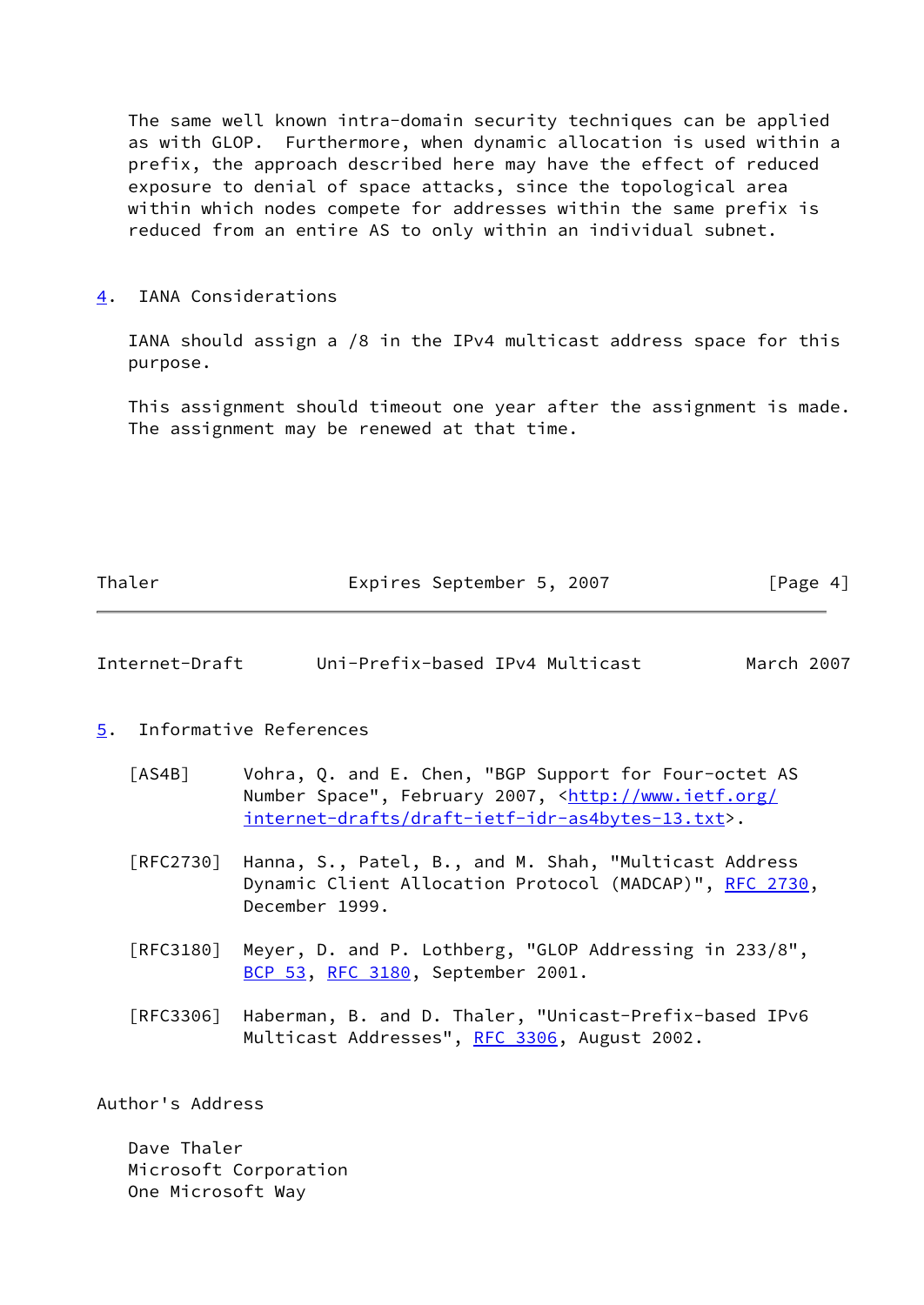Redmond, WA 98052 USA

 Phone: +1 425 703 8835 Email: dthaler@microsoft.com

Thaler Expires September 5, 2007 [Page 5]

<span id="page-5-0"></span>Internet-Draft Uni-Prefix-based IPv4 Multicast March 2007

Full Copyright Statement

Copyright (C) The IETF Trust (2007).

 This document is subject to the rights, licenses and restrictions contained in  $\underline{BCP}$  78, and except as set forth therein, the authors retain all their rights.

 This document and the information contained herein are provided on an "AS IS" basis and THE CONTRIBUTOR, THE ORGANIZATION HE/SHE REPRESENTS OR IS SPONSORED BY (IF ANY), THE INTERNET SOCIETY, THE IETF TRUST AND THE INTERNET ENGINEERING TASK FORCE DISCLAIM ALL WARRANTIES, EXPRESS OR IMPLIED, INCLUDING BUT NOT LIMITED TO ANY WARRANTY THAT THE USE OF THE INFORMATION HEREIN WILL NOT INFRINGE ANY RIGHTS OR ANY IMPLIED WARRANTIES OF MERCHANTABILITY OR FITNESS FOR A PARTICULAR PURPOSE.